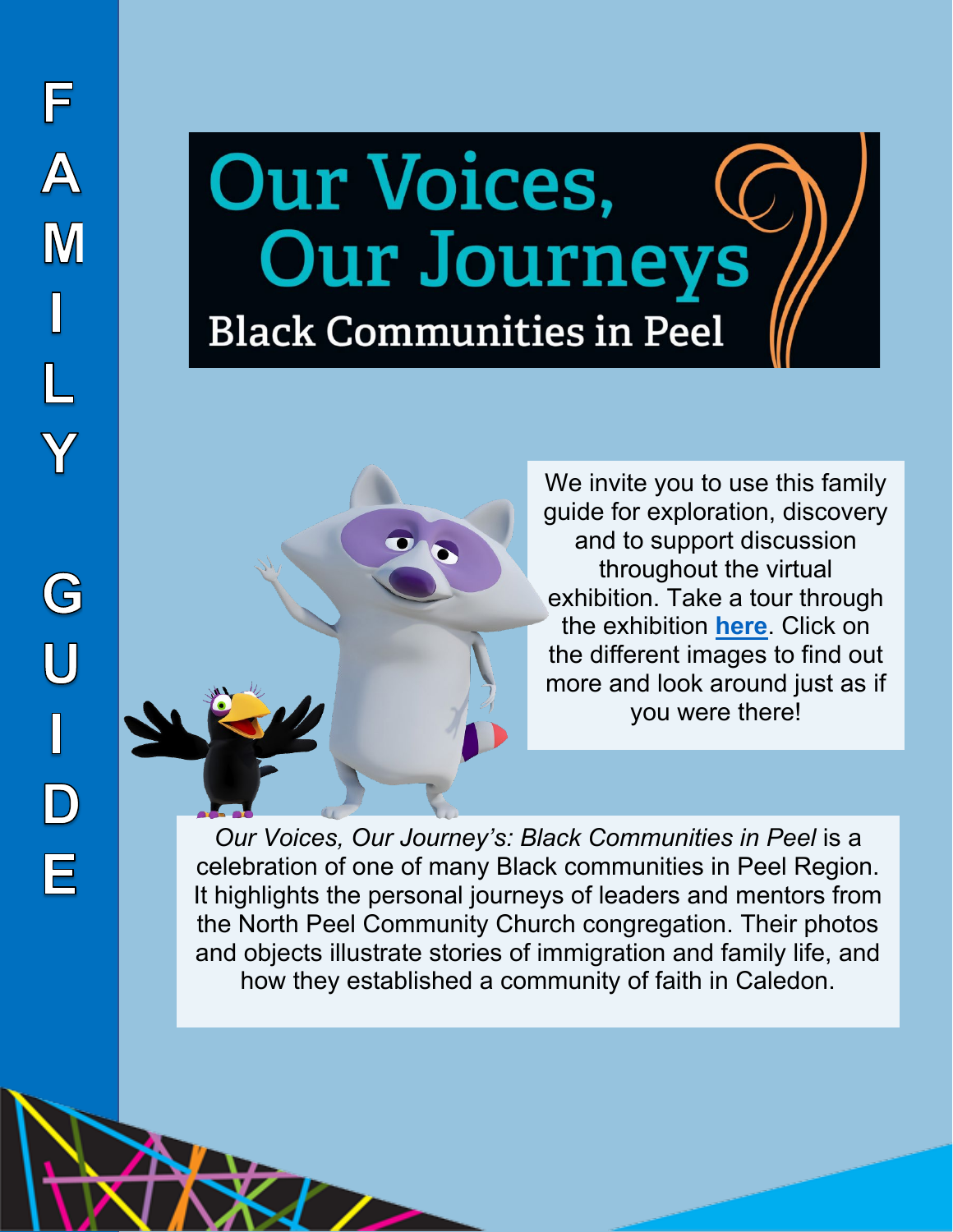## **Communities We Belong To**

Communities play an important role in everyday life. Did you notice themes of community in the exhibition?

Can you think of a community that you belong to? Communities can be different sizes and you might be a part of many communities. Your family, your school, your friends, your neighbourhood, or the city or larger country you live in all make up your different communities.

Pick one of the communities that you belong to. Draw one of your favourite things about being part of this community.



## **Recipes**

Visit the section on "The Church" to see the community cookbook that was created to help fund a new roof. There are also recipes you can enjoy.

Does your family have any special cookbooks? Write down your family's favourite recipe here.